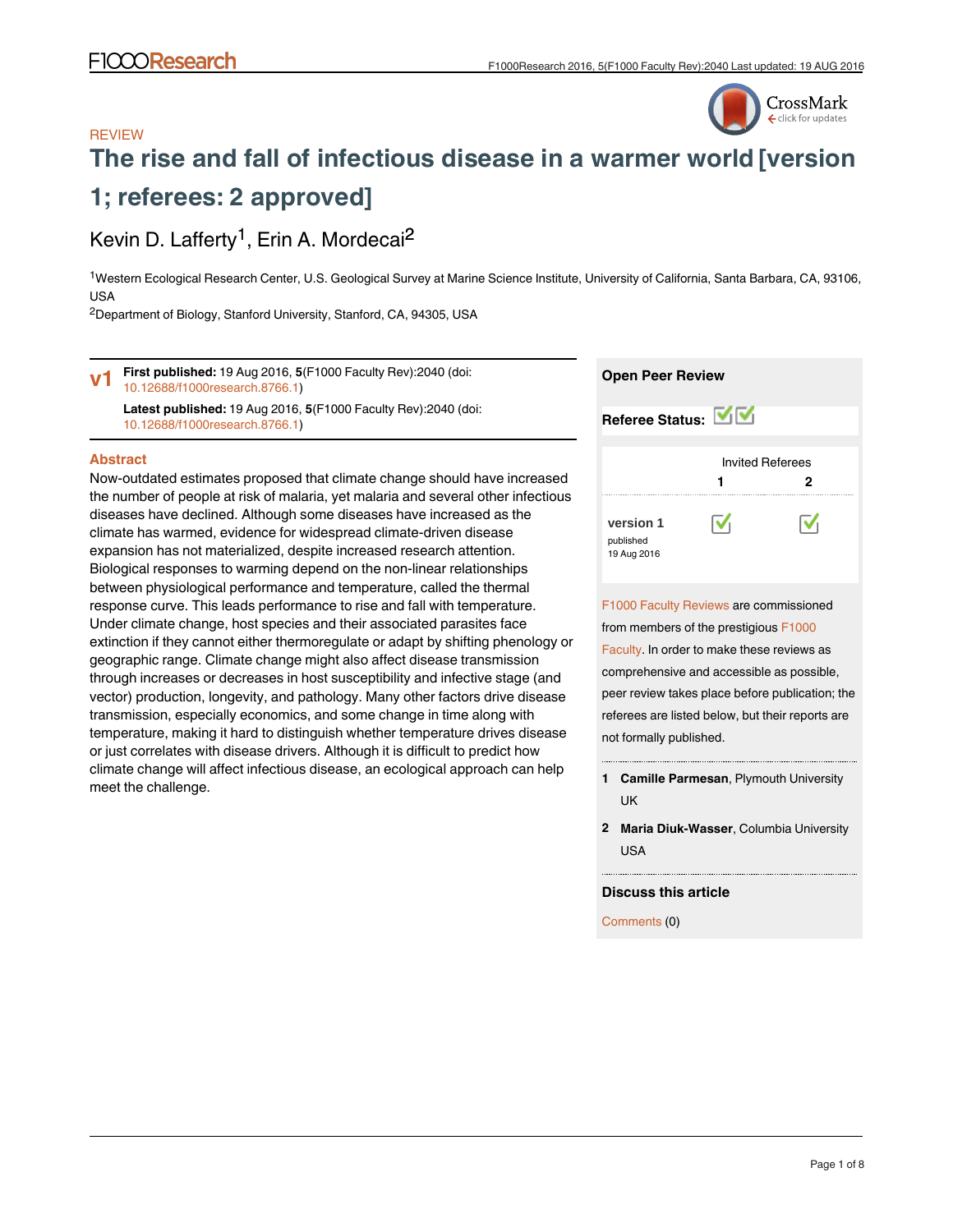**Corresponding author:** Kevin D. Lafferty (lafferty@lifesci.ucsb.edu)

**How to cite this article:** Lafferty KD and Mordecai EA. **The rise and fall of infectious disease in a warmer world [version 1; referees: 2 approved]** *F1000Research* 2016, **5**(F1000 Faculty Rev):2040 (doi: [10.12688/f1000research.8766.1\)](http://dx.doi.org/10.12688/f1000research.8766.1)

**Copyright:** © 2016 Lafferty KD and Mordecai EA. This is an open access article distributed under the terms of the [Creative Commons Attribution](http://creativecommons.org/licenses/by/4.0/) [Licence](http://creativecommons.org/licenses/by/4.0/), which permits unrestricted use, distribution, and reproduction in any medium, provided the original work is properly cited.

**Grant information:** Any use of trade, product, or firm names in this publication is for descriptive purposes only and does not imply endorsement by the U.S. government. EAM was funded by the National Science Foundation (DEB-1518681 and DEB-1640780) and the Stanford University Center for Innovation in Global Health and Woods Institute for the Environment.

*The funders had no role in study design, data collection and analysis, decision to publish, or preparation of the manuscript.*

**Competing interests:** The authors declare that they have no competing interests.

**First published:** 19 Aug 2016, **5**(F1000 Faculty Rev):2040 (doi: [10.12688/f1000research.8766.1\)](http://dx.doi.org/10.12688/f1000research.8766.1)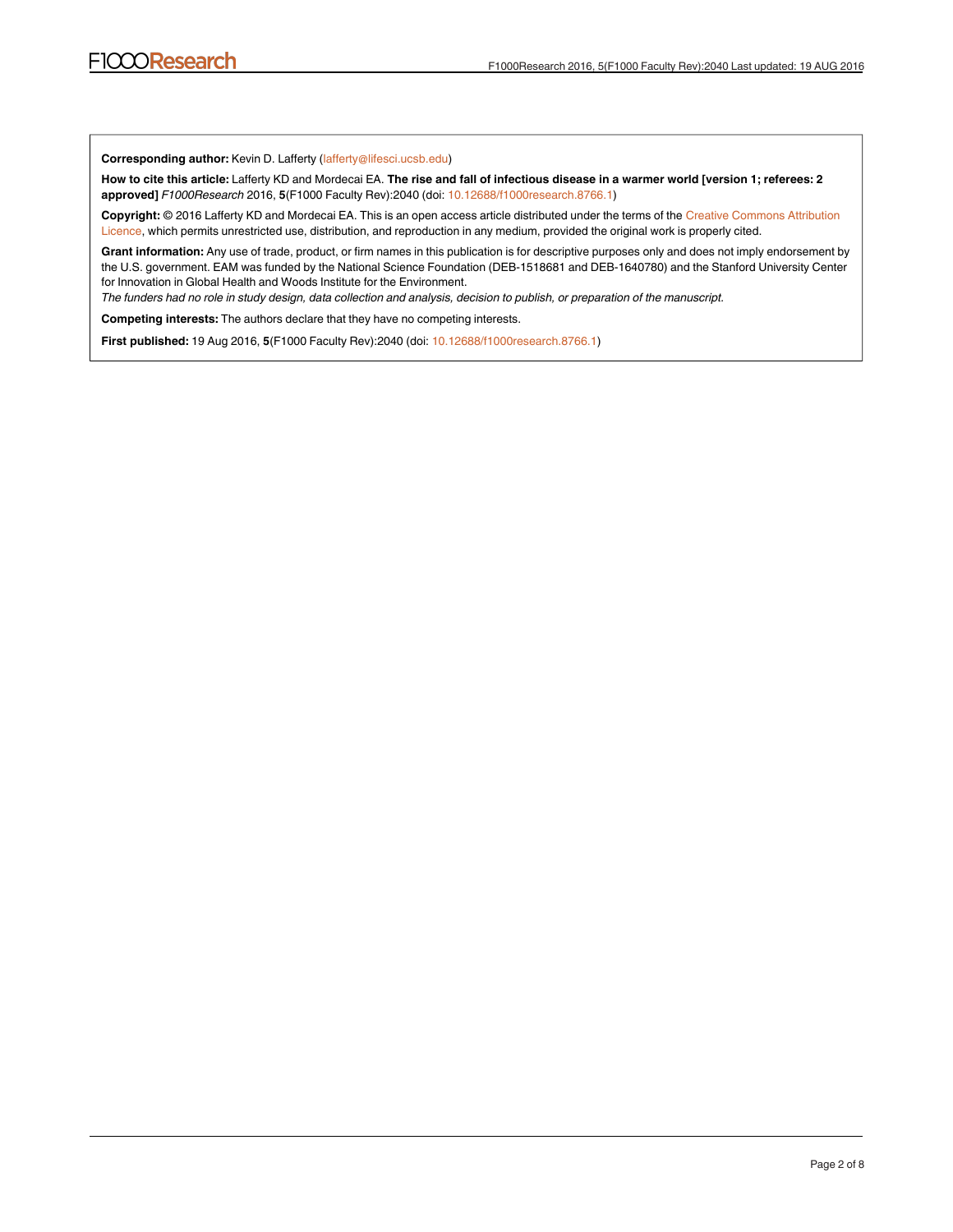### <span id="page-2-0"></span>**Introduction**

It is almost 2020, the year in which early efforts predicted that climate change would have increased the number of people at risk of malaria by  $60\%$ <sup>[1](#page-5-0)</sup>. As with many parasitic diseases, the malaria parasite and its mosquito vectors are most prevalent in the tropics and have annual peaks during or after warm seasons. Early climate models predicted that warming would expand parasite and mosquito vector ranges beyond the tropics. Furthermore, temperature change can stress hosts, and stress might make them more susceptible to infection or death. Finally, some diseases have emerged or increased<sup>2</sup> just as global greenhouse effects<sup>3</sup>, urban heat islands<sup>[4](#page-5-0)</sup>, and devegetation<sup>[5](#page-5-0)</sup> have increased temperatures over the last century, suggesting that this warmer world will be a sicker world<sup>[6](#page-5-0)</sup>. Concern for a sicker world led to increased research on climate change and infectious disease<sup>7</sup>, and public opinion and funders took notice<sup>8</sup>. As a result, we now better understand the complex linkages between climate and disease transmission.

Although the globe has warmed, many human infectious diseases (particularly those responsible for the most human suffering) have declined since 1[99](#page-5-0)9<sup>9</sup>, with some notable exceptions (for example, West Nile, Ebola, dengue, chikungunya, and Zika). For example, although warming has expanded highland malaria transmission in some places, transmission did not increase into western Europe and the United States (Box  $1$ )<sup>10</sup>. Instead, after rising with population growth, mortalities declined by 40% in Africa between 2000 and 2015, and this was largely due to insecticide-treated bed nets and other interventions<sup>11</sup>. The decline in malaria in a warming world shows how economic growth and interventions can mask climate effects. By contrast, other pathogens have expanded in recent years, particularly arboviruses such as West Nile, dengue, chikungunya,

#### **Box 1. Malaria and climate**

The world's most important parasitic disease is malaria<sup>13</sup> Climate affects the malaria parasite and the mosquitoes that vector it. However, there is a distinction between climate suitability for transmission and realized transmission because even when climate is suitable for malaria transmission, many additional factors interrupt transmission<sup>14</sup>. In fact, economic development has trumped climate in determining the global malaria distribution, reducing malaria transmission in developed nations even as temperatures have become more permissive<sup>15</sup> Meanwhile, malaria resurged in Greece after health services had been cut following the 2008 recession (though some have blamed a warming climate as well)<sup>16</sup>. In developing nations with limited vector control and healthcare infrastructure, climate can still hold sway. In particular, malaria has increased at high-altitudes in East Africa because of warming<sup>10</sup>. Across a broader temperature range, climate impacts on malaria transmission are more subtle and include expanding the transmission season<sup>17</sup>. At continental scales, some models project expansions in climate suitability for malaria<sup>18</sup>, whereas other models, based on different curves, predict poleward (and altitudinal) shifts<sup>14,19</sup> or decreases<sup>20</sup>. These different predictions stem from different model assumptions. In particular, non-linearities in the performance curves for malaria and mosquitoes have suggested that optimal temperatures for transmission are much lower than previously thought $21,22$  and that in future warming scenarios much of Africa will be too warm for efficient transmission<sup>23</sup>.

and Zika, pandemic influenza viruses, Ebola virus, and coronaviruses that cause severe acute respiratory syndrome (SARS) and Middle Eastern respiratory syndrome (MERS). The resurgence and spread of these diseases are thought to be linked to global change (for example, urbanization, land use change, climate change, and global travel), but direct links to climate change have not been established<sup>12</sup>. In sum, many diseases are changing—some decreasing dramatically and others expanding and emerging—but the evidence linking these shifts to climate change is limited.

### **Rise and fall**

Biological responses to warming, including infectious diseases, depend on the non-linear relationships between performance and temperature. Temperature increases enzyme function $24$ , membrane permeability<sup>25</sup>, and respiration rate<sup>26</sup> while decreasing molecular stability. These opposing temperature effects result in hump-shaped thermal reaction norms (or performance curves) that rise from a minimal temperature limit to a peak at the optimal temperature, followed by a sharp fall to a critical maximum temperature  $\lim_{\epsilon \to 0} i^{27}$ (Figure 1). When gene flow and acclimation are limited $28$ , laboratory organisms evolve to optimize performance by specializing on a fixed laboratory temperature<sup>29</sup>, resulting in high and narrow performance curves. However, because field temperatures vary (daily, seasonally, annually, and decadally), especially with latitude, species either evolve low and broad thermal performance curves $30$  or regulate toward an optimal temperature through endothermy, behavior, phenology, or migration<sup>[31](#page-5-0)</sup>. Such adaptations have established thermal niches that have bounded species distributions for millennia. But what happens if global temperatures increase faster than species' thermal niches can adapt?

How any species, parasite or free-living, responds to increased global temperature depends on their current thermal response curve and their ability to thermoregulate, adapt (including shifts in phenology), and shift geographic ranges $32$ . For instance, species from high latitudes can tolerate considerable warming because



**Figure 1. A thermal performance curve for a hypothetical ectotherm.** All species, whether free-living or parasitic, rise and fall with temperature. Performance rises slowly from the critical thermal minimum (CTmin) to a thermal optimum (To), declining sharply to the critical thermal maximum (CTmax).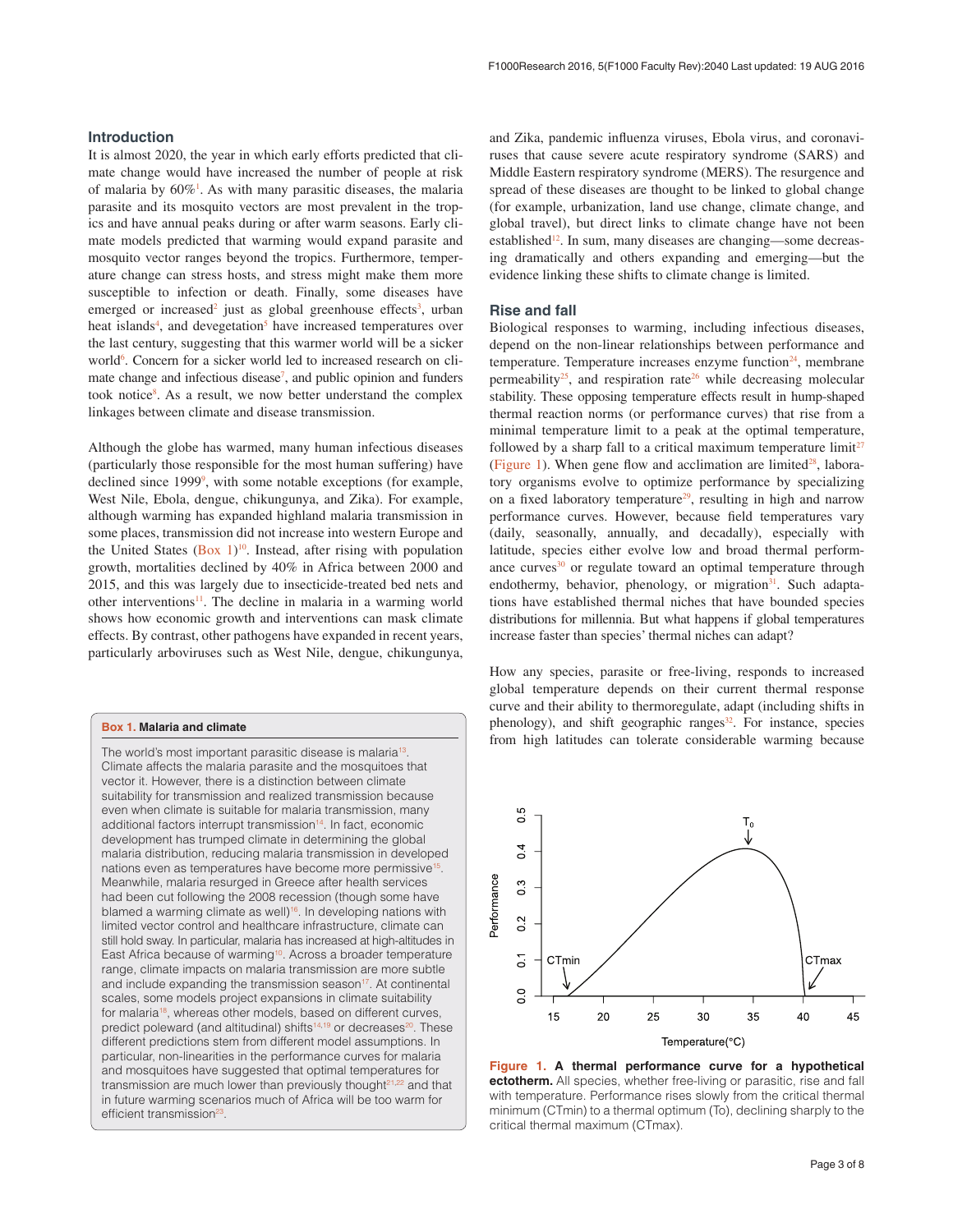they are adapted to variable temperatures<sup>[33](#page-5-0)</sup>. In contrast, most tropical species have narrow thermal response curves and limited thermoregulation $33$ . If such species are mobile, their geographic ranges should shift to higher latitudes and altitudes. In contrast, sedentary or island species might either adapt to warmer temperatures or go extinct. As parasite and host ranges shift, generalist parasites with broad host ranges should persist. By contrast, specialist parasites should be more sensitive because climate change could disrupt parasite transmission and reduce parasite burdens while also disrupting host populations. Host pathology could increase if infectious agents adapt faster to higher temperatures. This could be the case for long-lived, sedentary tropical hosts (like trees or corals) that have limited capacity to tolerate, adapt to, or move in response to temperature increases<sup>[6](#page-5-0)</sup>. Depending on the system, parasite transmission, pathology, and geographic range could decline, increase, or stay the same, making general predictions challenging<sup>34</sup>.

Climate change might also affect disease transmission through host susceptibility, which depends, in part, on investment in defense. It is common to assume that warming will decrease immune function because cellular and humoral immune defenses are expensive to maintain<sup>35</sup> and can collapse under thermal stress. For instance, black abalone become more susceptible to rickettsia infection under variable temperatures and infected individuals die faster as mean temperature rises $36$ . On the other hand, warmer temperatures can increase immune response in fishes and amphibians $37$ , oak resistance to sudden oak death<sup>38</sup>, and the immune response to cold virus in humans<sup>39</sup>. Given these diverse responses, the immune response, like other performance measures, should follow a humpshaped temperature response curve with decreased function at lower or higher than optimal temperatures, though too few data exist to generalize $3^7$ . Another way susceptibility can respond to climate change is if shifts in pathogen distributions expose naïve host populations to new diseases $40$ ; a key example is occurring in the Ethiopian highlands, where recent malaria expansions have caused increased disease in previously unexposed populations $41,42$ . Overall, climate change could affect host susceptibility, but the effect probably varies with temperature and other factors.

Temperature also affects parasite transmission through infective stage (and vector) production and longevity. For example, an influenza virion's viability decreases with temperature so that flu transmission is lower during mild El Niño winters than in normal cold winters in California<sup>[43](#page-5-0)</sup>. In contrast, transmission stage production in ectothermic hosts should increase with temperature up to a thermal optimum; for example, nematode parasites have increased in warming Arctic areas where larval development rates have increased[44,45](#page-5-0). Increases in parasite and host death rates can counteract this temperature effect on parasite production. For instance, snails shed more amphibian-seeking trematode larvae under warmer temperatures<sup>46</sup>, and one might expect that parasite intensity would increase. However, trematode intensity is halved in a 3**°**C warming experiment because of an increase in parasite and host death rate<sup>47</sup>. This dual effect of production and death on transmission helps explain why some trematode infections increase with warmer water<sup>48</sup>, whereas other species do better at cold temperatures<sup>49</sup>. Likewise, although field observations initially suggested that

swallow parasites would increase with global warming, experimentally heating nests above ambient temperature killed parasites, leading to a sharp decline in parasitism $50$ . Similarly, increasing temperature hastens *Plasmodium* development but, above a certain temperature, transmission declines because of increased mosquito death, leading to hump-shaped temperature-transmission curves<sup>51</sup>.

The shape and range of a thermal response curve ([Figure 1](#page-2-0)) determine where temperature suitability for an infectious disease will increase or decrease with climate change, with differences in model curves altering model predictions ([Box 1\)](#page-2-0). Potential poleward shifts in suitability for tropical diseases predicted from the thermal performance curve can cause alarm in countries at high latitudes<sup>52</sup>. Fortunately, many high-latitude countries are able to mitigate such risks because of higher economic development and healthcare infrastructure<sup>53</sup>.

Host pathology should often follow the parasite thermal perform-ance curve<sup>[54](#page-6-0)</sup>. For instance, the fungal pathogens responsible for amphibian declines have a cool optimal temperature<sup>[55](#page-6-0)</sup> and are expected to cause fewer problems as climate warms<sup>56</sup>. However, host death rates tend to increase with temperature, as seen for infected corals<sup>57,58</sup>, sea stars<sup>59,60</sup>, and abalone<sup>61,62</sup> that have suffered catastrophic mass mortalities. Because temperature-induced host death kills parasites, it can, in the long term, drive a host-specialist parasite to extinction<sup>[36](#page-5-0),63</sup>. For this reason, the most pathogenic parasites have a hard time persisting without a tolerant reservoir host.

#### **Other drivers**

Many factors drive disease transmission, including some that have changed in time along with climate. A key factor is host density (including vectors and reservoir hosts), which should increase the force of infection<sup>64</sup>. For instance, although marine disease reports have increased over time<sup>65</sup>, and some, like coral diseases, might be due to increased temperature, most disease reports parallel changes in host abundance (due to either increased disease transmission or increased detection). In particular, the one group for which disease reports declined over time was commercially valuable fishes, which have suffered global stock collapses<sup>66</sup>. For human, crop, and livestock diseases, economic development is another key driver<sup>67,68</sup>. Most notably, it is clear from historical data that malaria does not occupy its full ecological niche, due to its elimination from wealthier nations $69$ , leading to a decline in malaria's distribution as the earth has warmed<sup>[15,34](#page-5-0)</sup>. Economic growth drives health interventions such as vector control, increased sanitation, deforestation, and shifts to urban living with limited wildlife contact, all of which can reduce disease emergence and spread<sup>70</sup>. However, economic growth also drives global travel and trade, which can unintentionally spread pathogens. Contact networks for directly transmitted diseases are now global due to air travel and trade routes that continue to introduce invasive species, which, on average, bring with them two parasitic species per host species<sup>42</sup>. These novel parasites meet naïve hosts with unpredictable outcomes. Because host density and economics change over time, it can be hard to separate climate change effects from other changes. Current examples are emerging and resurging dengue, chikungunya, and Zika viruses. These viruses benefitted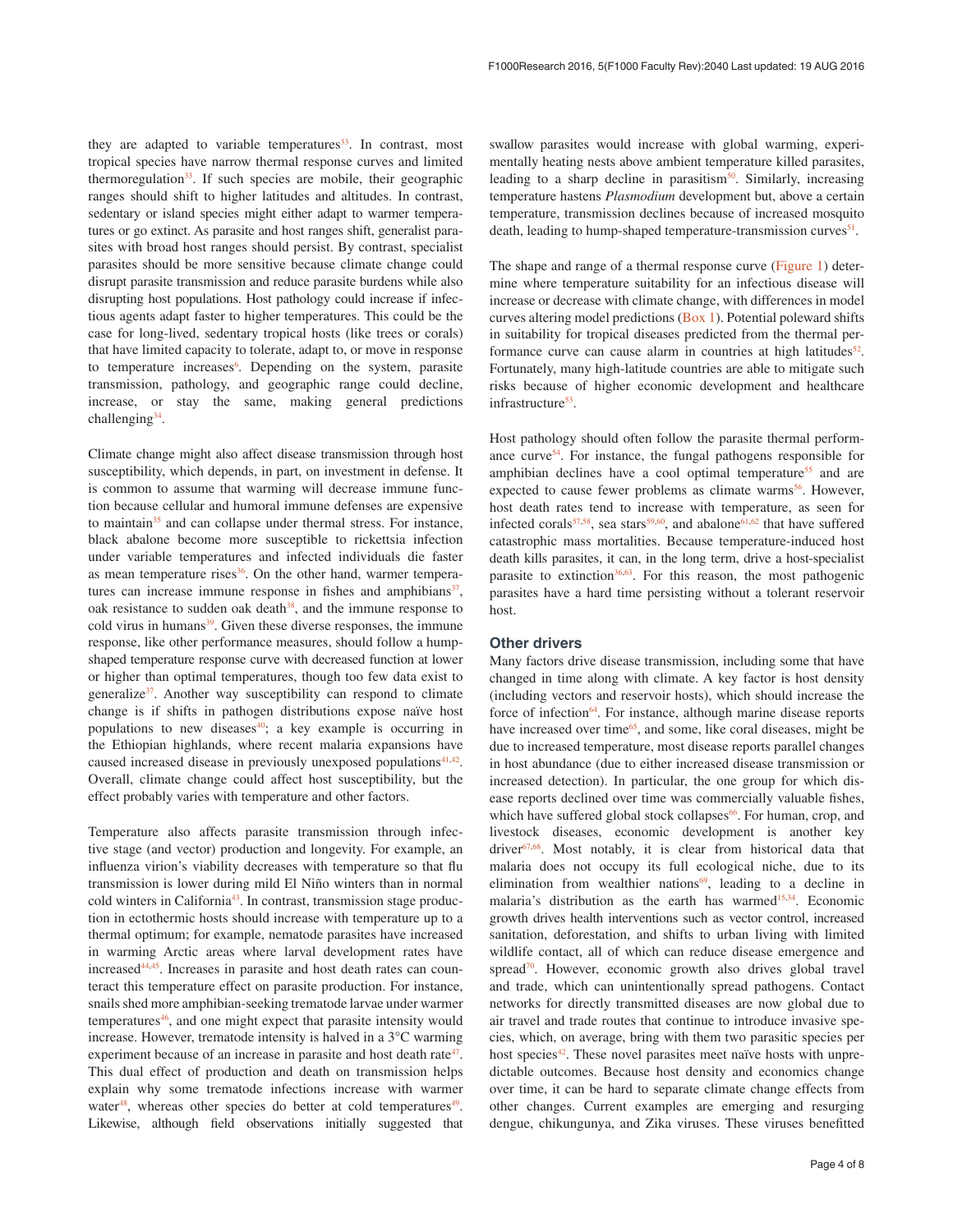from vector expansion and invasion, lapsed vector control, global tire trade, global human movement, urbanization and unplanned development, deforestation, high human densities, and poverty $71$ . Despite these drivers, climate change captures the headlines, such as "*In Zika Epidemic, a Warning on Climate Change*["72](#page-6-0).

Many emerging and resurging diseases in wildlife (for example, chytridiomycosis, and white nose syndrome) and in humans (for example, dengue, Zika, chikungunya, and diarrheal diseases) are increasing in prevalence and geographic range over time as climate changes, constituting the main evidence to link a warmer world with a sicker world<sup>[7,](#page-5-0)[73](#page-6-0)</sup>. However, other drivers can correlate with temperature changes, making it difficult to separate a temperature effect from a spurious correlation. In particular, disease events during warm years are not sufficient evidence for a climate change effect because diseases emerge each year for various reasons. For instance, seven out of nine historical yellow fever epidemics occurred in different cities during the  $1878-79$  El Niño<sup>74</sup>, but this strong El Niño effect disappears after considering longer time series<sup>34</sup>. Because the recent Brazilian Zika epidemic occurred during an El Niño, similar claims have been made for Zika virus<sup>75</sup> even though Zika had previously spread throughout the South Pacific without fanfare<sup>76</sup>. Although increases in new human diseases and new locations for old diseases are alarming, some may be due to species introductions or increased surveillance and reporting but have no clear link to climate<sup>[2](#page-5-0)</sup>. Sometimes a causal link between temperature and disease is not due to thermal physiology or climate change. In addition to direct physiological effects, temperature can indirectly affect disease dynamics. A temperature association can occur if warming drives changes in abundance or movement that affect transmission. For example, warming increases disease in monarch butterflies because a milder climate removes the need to migrate, which benefits protozoan parasites otherwise lost when infected hosts die during migration $77$ . In other cases, a temperature effect is not a climate change effect. For example, deforestation creates warmer microclimates, which, in turn, can increase local malaria transmission $78$ . Regardless, the difficulty in establishing a link between climate change and disease does not mean no link exists, just that observed links have alternative explanations that might be more or less likely. For these reasons, temperature-disease correlations best indicate a climate change effect if they persist after removing the temporal trend and have experimental support.

When climate does associate with an increase in a disease in a particular location, it is important not to overgeneralize. Sometimes effects vary among hosts, such as the observation that parasites increased in some but not all European bird species over 5- to 15-year time intervals, with a positive association between changes in temperature and changes in parasitism $79$ . Results can also be inconsistent among similar parasite species. For instance, a 30-year study found that one rabbit nematode species increased along with increases in temperatures but that a second did not

change<sup>80</sup>. Similarly, while temperature increased at Finnish fish farms, two pathogens increased and two declined<sup>[81](#page-6-0)</sup>. Finally, an increase in one location might be paired with a decrease at another location<sup>23</sup>. Although general explanations are attractive, we should expect winners and losers as climate changes.

#### **Conclusion**

Although it is difficult to test how climate affects infectious disease burdens in humans, livestock, and wildlife, the implications for human wellbeing make it imperative that we meet the challenge. Fortunately, climatologists are making headway defining climate change, and their efforts could lead to new insights into potential disease drivers like disproportionate increases in nighttime or winter temperatures, reduced temperature variation, increased extreme event intensity and frequency, and changes to precipitation. Armed with better climate information, ecologists can use experiments, mathematical and statistical modeling, and observational work to understand and predict how infectious disease responds to climate change<sup>82</sup>. Basic information on thermal physiology is lacking, but various efforts are underway to better describe infectious agent and vector thermal niches by describing their thermal performance curves, testing for local adaptation, and measuring thermoregulation. Once we understand thermal physiology better, a greater appreciation for the economic and environmental factors driving infectious diseases will make it easier to evaluate climate change effects in relation to parallel changes such as land conversion, urbanization, species assemblages, host movement, and demography<sup>83</sup>. At that point, we can predict which diseases are most likely to emerge where, so that public health agencies can best direct limited disease control resources<sup>[84](#page-6-0)</sup>, rather than wondering whether a warmer world will be a sicker world.

#### Competing interests

The authors declare that they have no competing interests.

#### Grant information

Any use of trade, product, or firm names in this publication is for descriptive purposes only and does not imply endorsement by the U.S. government. EAM was funded by the National Science Foundation (DEB-1518681 and DEB-1640780) and the Stanford University Center for Innovation in Global Health and Woods Institute for the Environment.

*The funders had no role in study design, data collection and analysis, decision to publish, or preparation of the manuscript.*

#### Acknowledgements

The authors thank Maria Diuk-Wasser, Camille Parmesan, Clark Marino, Sara Weinstein, and Isabel Jones for comments on an earlier draft.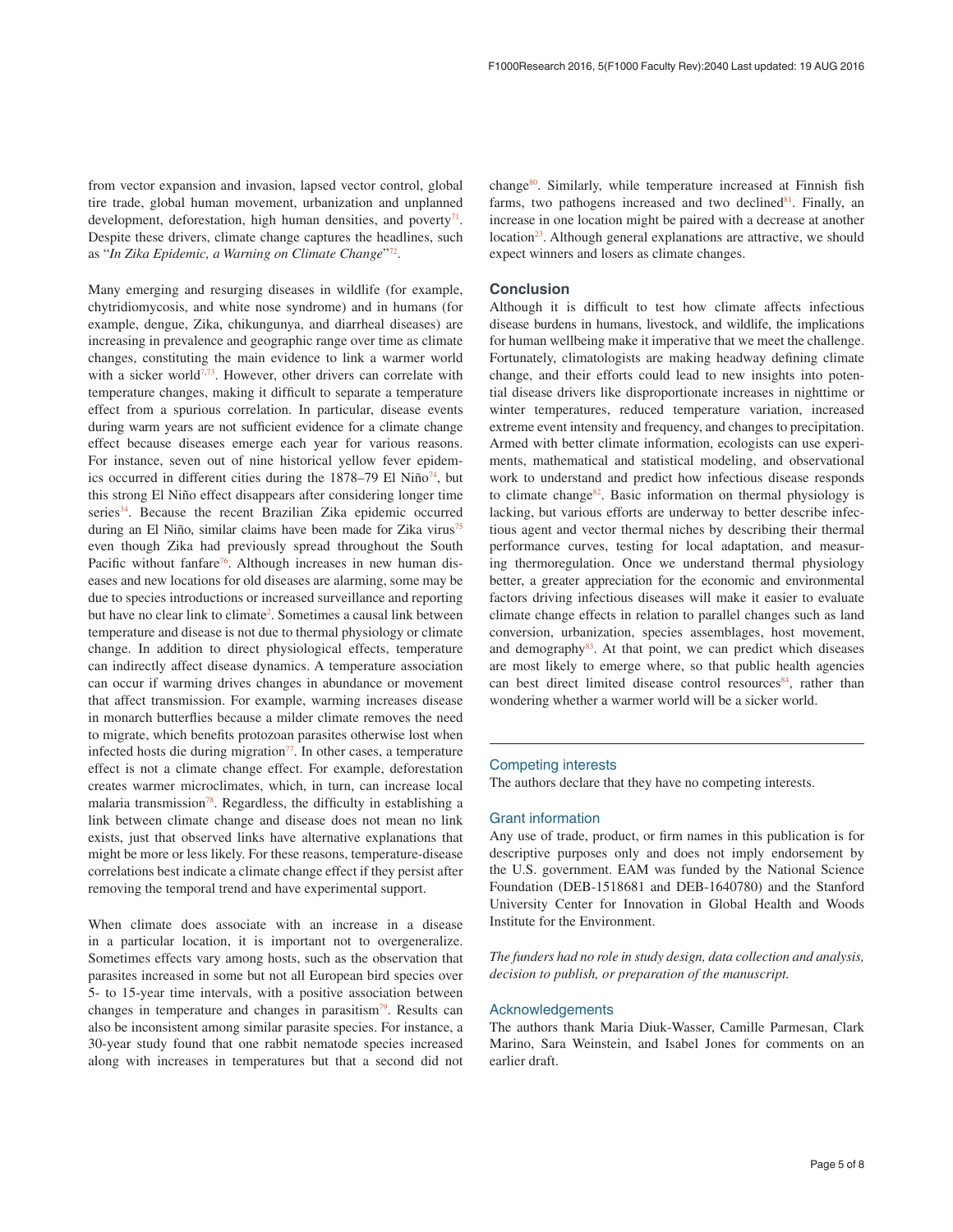- 1. Martens P, Kovats RS, Nijhof S, *et al.*: **Climate change and future populations at risk of malaria.** *Glob Environ Change.* 1999; **9**(Supplement 1): S89–S107. **[Publisher Full Text](http://dx.doi.org/10.1016/S0959-3780(99)00020-5)**
- 2. **July 3. 19 [J](http://f1000.com/prime/1102336)ones KE, Patel NG, Levy MA,** *et al.***: Global trends in emerging infectious diseases.** *Nature.* 2008; **451**(7181): 990–3. **[PubMed Abstract](http://www.ncbi.nlm.nih.gov/pubmed/18288193)** | **[Publisher Full Text](http://dx.doi.org/10.1038/nature06536)** | **[F1000 Recommendation](http://f1000.com/prime/1102336)**
- 3. Charlson RJ, Schwartz SE, Hales JM, *et al.*: **Climate forcing by anthropogenic aerosols.** *Science.* 1992; **255**(5043): 423–30. **[PubMed Abstract](http://www.ncbi.nlm.nih.gov/pubmed/17842894)** | **[Publisher Full Text](http://dx.doi.org/10.1126/science.255.5043.423)**
- 4. Grimm NB, Foster D, Groffman P, *et al.*: **The changing landscape: Ecosystem responses to urbanization and pollution across climatic and societal gradients.** *Front Ecol Environ.* 2008; **6**(5): 264–72. **[Publisher Full Text](http://dx.doi.org/10.1890/070147)**
- 5. Nelson KC, Palmer MA: **Stream Temperature Surges under Urbanization and Climate Change: Data, Models, and Responses.** *J Am Water Resources Assoc.* 2007; **43**(2): 440–52. **[Publisher Full Text](http://dx.doi.org/10.1111/j.1752-1688.2007.00034.x)**
- 6. Harvell CD, Mitchell CE, Ward JR, *et al.*: **Climate warming and disease risks for terrestrial and marine biota.** *Science.* 2002; **296**(5576): 2158–62. **[PubMed Abstract](http://www.ncbi.nlm.nih.gov/pubmed/12077394)** | **[Publisher Full Text](http://dx.doi.org/10.1126/science.1063699)**
- 7. [A](http://f1000.com/prime/718056206)ltizer S, Ostfeld RS, Johnson PT, *et al.*: **Climate change and infectious diseases: from evidence to a predictive framework.** *Science.* 2013; **341**(6145): 514–9.
	- **[PubMed Abstract](http://www.ncbi.nlm.nih.gov/pubmed/23908230)** | **[Publisher Full Text](http://dx.doi.org/10.1126/science.1239401)** | **[F1000 Recommendation](http://f1000.com/prime/718056206)**
- 8. Huntingford C, Hemming D, Gash JH, *et al.*: **Impact of climate change on health: what is required of climate modellers?** *Trans R Soc Trop Med Hyg.* 2007; **101**(2): 97–103.
	- **[PubMed Abstract](http://www.ncbi.nlm.nih.gov/pubmed/17126868)** | **[Publisher Full Text](http://dx.doi.org/10.1016/j.trstmh.2006.11.001)**
- 9. Vos T, Flaxman AD, Naghavi M, *et al.*: **Years lived with disability (YLDs) for 1160 sequelae of 289 diseases and injuries 1990–2010: a systematic analysis for the Global Burden of Disease Study 2010.** *Lancet.* 2012; **380**(9859): 2163–96. **[PubMed Abstract](http://www.ncbi.nlm.nih.gov/pubmed/23245607)** | **[Publisher Full Text](http://dx.doi.org/10.1016/S0140-6736(12)61729-2)**
- 10. [S](http://f1000.com/prime/718302518)iraj AS, Santos-Vega M, Bouma MJ, *et al.*: **Altitudinal changes in malaria incidence in highlands of Ethiopia and Colombia.** *Science.* 2014; **343**(6175): 1154–8. **[PubMed Abstract](http://www.ncbi.nlm.nih.gov/pubmed/24604201)** | **[Publisher Full Text](http://dx.doi.org/10.1126/science.1244325)** | **[F1000 Recommendation](http://f1000.com/prime/718302518)**
- 11. **F** [B](http://f1000.com/prime/725792092)hatt S, Weiss DJ, Cameron E, *et al.*: The effect of malaria control on
- *Plasmodium falciparum* **in Africa between 2000 and 2015.** *Nature.* 2015; **526**(7572): 207–11. **[PubMed Abstract](http://www.ncbi.nlm.nih.gov/pubmed/26375008)** | **[Publisher Full Text](http://dx.doi.org/10.1038/nature15535)** | **[Free Full Text](http://www.ncbi.nlm.nih.gov/pmc/articles/4820050)** | **[F1000 Recommendation](http://f1000.com/prime/725792092)**
- 12. Gould EA, Higgs S: **Impact of climate change and other factors on emerging arbovirus diseases.** *Trans R Soc Trop Med Hyg.* 2009; **103**(2): 109–21. **[PubMed Abstract](http://www.ncbi.nlm.nih.gov/pubmed/18799177)** | **[Publisher Full Text](http://dx.doi.org/10.1016/j.trstmh.2008.07.025)** | **[Free Full Text](http://www.ncbi.nlm.nih.gov/pmc/articles/2915563)**
- 13. Sachs J, Malaney P: **The economic and social burden of malaria.** *Nature.* 2002; **415**(6872): 680–5. **[PubMed Abstract](http://www.ncbi.nlm.nih.gov/pubmed/11832956)** | **[Publisher Full Text](http://dx.doi.org/10.1038/415680a)**
- 14. Rogers DJ, Randolph SE: **The global spread of malaria in a future, warmer world.** *Science.* 2000; **289**(5485): 1763–6. **[PubMed Abstract](http://www.ncbi.nlm.nih.gov/pubmed/10976072)**
- 15. [G](http://f1000.com/prime/3437970)ething PW, Smith DL, Patil AP, *et al.*: **Climate change and the global malaria recession.** *Nature.* 2010; **465**(7296): 342–5. **[PubMed Abstract](http://www.ncbi.nlm.nih.gov/pubmed/20485434)** | **[Publisher Full Text](http://dx.doi.org/10.1038/nature09098)** | **[Free Full Text](http://www.ncbi.nlm.nih.gov/pmc/articles/2885436)** | **[F1000 Recommendation](http://f1000.com/prime/3437970)**
- 16. Danis K, Lenglet A, Tseroni M, *et al.*: **Malaria in Greece: historical and current reflections on a re-emerging vector borne disease.** *Travel Med Infect Dis.* 2013; **11**(1): 8–14. **[PubMed Abstract](http://www.ncbi.nlm.nih.gov/pubmed/23434287)** | **[Publisher Full Text](http://dx.doi.org/10.1016/j.tmaid.2013.01.001)**
- 17. Tanser FC, Sharp B, le Sueur D: **Potential effect of climate change on malaria transmission in Africa.** *Lancet.* 2003; **362**(9398): 1792–8. **[PubMed Abstract](http://www.ncbi.nlm.nih.gov/pubmed/14654317)** | **[Publisher Full Text](http://dx.doi.org/10.1016/S0140-6736(03)14898-2)**
- 18. Caminade C, Kovats S, Rocklov J, *et al.*: **Impact of climate change on global malaria distribution.** *Proc Natl Acad Sci U S A.* 2014; **111**(9): 3286–91. **[PubMed Abstract](http://www.ncbi.nlm.nih.gov/pubmed/24596427)** | **[Publisher Full Text](http://dx.doi.org/10.1073/pnas.1302089111)** | **[Free Full Text](http://www.ncbi.nlm.nih.gov/pmc/articles/3948226)**
- 19. Bhattacharya S, Sharma C, Dhiman RC, *et al.*: **Climate change and malaria in India.** *Current Science.* 2006; **90**(3): 369–375. **[Reference Source](http://www.indiaenvironmentportal.org.in/files/malaria and climate change.pdf)**
- 20. Peterson AT: **Shifting suitability for malaria vectors across Africa with warming climates.** *BMC Infect Dis.* 2009; **9**: 59. **[PubMed Abstract](http://www.ncbi.nlm.nih.gov/pubmed/19426558)** | **[Publisher Full Text](http://dx.doi.org/10.1186/1471-2334-9-59)** | **[Free Full Text](http://www.ncbi.nlm.nih.gov/pmc/articles/2694813)**
- 21. Mordecai EA, Paaijmans KP, Johnson LR, *et al.*: **Optimal temperature for malaria transmission is dramatically lower than previously predicted.** *Ecol Lett.* 2013; **16**(1): 22–30.

**[PubMed Abstract](http://www.ncbi.nlm.nih.gov/pubmed/23050931)** | **[Publisher Full Text](http://dx.doi.org/10.1111/ele.12015)**

22. [M](http://f1000.com/prime/726438539)urdock CC, Sternberg ED, Thomas MB: **Malaria transmission potential could be reduced with current and future climate change.** *Sci Rep.* 2016; **6**: 27771.

**[PubMed Abstract](http://www.ncbi.nlm.nih.gov/pubmed/27324146)** | **[Publisher Full Text](http://dx.doi.org/10.1038/srep27771)** | **[Free Full Text](http://www.ncbi.nlm.nih.gov/pmc/articles/4914975)** | **[F1000 Recommendation](http://f1000.com/prime/726438539)**

- 23. Ryan SJ, McNally A, Johnson LR, *et al.*: **Mapping physiological suitability limits for malaria in Africa under climate change.** *Vector Borne Zoonotic Dis.* 2015; **15**(12): 718–25. **[PubMed Abstract](http://www.ncbi.nlm.nih.gov/pubmed/26579951)** | **[Publisher Full Text](http://dx.doi.org/10.1089/vbz.2015.1822)** | **[Free Full Text](http://www.ncbi.nlm.nih.gov/pmc/articles/4700390)**
- 
- 24. Hochachka PW, Somero GN: **Biochemical Adaptation: Mechanism and Process in Physiological Evolution.** 2002; Oxford University Press, Oxford, UK. **[Reference Source](https://books.google.co.in/books?id=gNkL_un9644C&printsec=frontcover)**
- 25. Hazel JR: **Thermal adaptation in biological membranes: is homeoviscous adaptation the explanation?** *Annu Rev Physiol.* 1995; **57**: 19–42. **[PubMed Abstract](http://www.ncbi.nlm.nih.gov/pubmed/7778864)** | **[Publisher Full Text](http://dx.doi.org/10.1146/annurev.ph.57.030195.000315)**
- 26. Pörtner HO: **Climate change and temperature-dependent biogeography: oxygen limitation of thermal tolerance in animals.** *Naturwissenschaften.* 2001; **88**(4): 137–46. **[PubMed Abstract](http://www.ncbi.nlm.nih.gov/pubmed/11480701)** | **[Publisher Full Text](http://dx.doi.org/10.1007/s001140100216)**
- 27. Huey RB, Stevenson RD: **Integrating thermal physiology and ecology of ectotherms: a discussion of approaches.** *Am Zool.* 1979; **19**(1): 357–66. **[Publisher Full Text](http://dx.doi.org/10.1093/icb/19.1.357)**
- 28. Ronce O, Kirkpatrick M: **When sources become sinks: migrational meltdown in heterogeneous habitats.** *Evolution.* 2001; **55**(8): 1520–31. **[PubMed Abstract](http://www.ncbi.nlm.nih.gov/pubmed/11580012)** | **[Publisher Full Text](http://dx.doi.org/10.1111/j.0014-3820.2001.tb00672.x)**
- 29. Bennett AF, Lenski RE, Mittler JE: **Evolutionary adaptation to temperature. I. fitness responses of** *Escherichia coli* **to changes in its thermal environment.** *Evolution.* 1992; **46**(1): 16–30. **[Publisher Full Text](http://dx.doi.org/10.2307/2409801)**
- 30. Huey RB, Hertz PE: **Is a jack-of-all-temperatures a master of none?** *Evolution.* 1984; **38**(2): 441–444. **[Publisher Full Text](http://dx.doi.org/10.2307/2408502)**
- 31. Huey RB, Hertz PE, Sinervo B: **Behavioral drive versus behavioral inertia in evolution: a null model approach.** *Am Nat.* 2003; **161**(3): 357–66. **[PubMed Abstract](http://www.ncbi.nlm.nih.gov/pubmed/12699218)** | **[Publisher Full Text](http://dx.doi.org/10.1086/346135)**
- 32. Parmesan C: **Ecological and evolutionary responses to recent climate change.** *Annu Rev Ecol Evol Syst.* 2006; **37**: 637–69. **[Publisher Full Text](http://dx.doi.org/10.1146/annurev.ecolsys.37.091305.110100)**
- 33. Deutsch CA, Tewksbury JJ, Huey RB, *et al.*: **Impacts of climate warming on terrestrial ectotherms across latitude.** *Proc Natl Acad Sci U S A.* 2008; **105**(18): 6668–72.

**[PubMed Abstract](http://www.ncbi.nlm.nih.gov/pubmed/18458348)** | **[Publisher Full Text](http://dx.doi.org/10.1073/pnas.0709472105)** | **[Free Full Text](http://www.ncbi.nlm.nih.gov/pmc/articles/2373333)**

- 34. [L](http://f1000.com/prime/1160506)afferty KD: **The ecology of climate change and infectious diseases.** *Ecology.* 2009; **90**(4): 888–900.
- **[PubMed Abstract](http://www.ncbi.nlm.nih.gov/pubmed/19449681)** | **[Publisher Full Text](http://dx.doi.org/10.1890/08-0079.1)** | **[F1000 Recommendation](http://f1000.com/prime/1160506)** 35. Rigby MC, Hechinger RF, Stevens L: **Why should parasite resistance be costly?**
- *Trends Parasitol.* 2002; **18**(3): 116–20. **[PubMed Abstract](http://www.ncbi.nlm.nih.gov/pubmed/11854088)** | **[Publisher Full Text](http://dx.doi.org/10.1016/S1471-4922(01)02203-6)**
- 36. Ben-Horin T, Lenihan HS, Lafferty KD: **Variable intertidal temperature explains why disease endangers black abalone.** *Ecology.* 2013; **94**(1): 161–8. **[PubMed Abstract](http://www.ncbi.nlm.nih.gov/pubmed/23600250)** | **[Publisher Full Text](http://dx.doi.org/10.1890/11-2257.1)**
- 37. Martin LB, Hopkins WA, Mydlarz LD, *et al.*: **The effects of anthropogenic global changes on immune functions and disease resistance.** *Ann N Y Acad Sci.* 2010; **1195**: 129–48.

**[PubMed Abstract](http://www.ncbi.nlm.nih.gov/pubmed/20536821)** | **[Publisher Full Text](http://dx.doi.org/10.1111/j.1749-6632.2010.05454.x)**

- 38. Condeso TE, Meentemeyer RK: **Effects of landscape heterogeneity on the emerging forest disease sudden oak death.** *J Ecol.* 2007; **95**(2): 364–75. **[Publisher Full Text](http://dx.doi.org/10.1111/j.1365-2745.2006.01206.x)**
- 39. [F](http://f1000.com/prime/725298380)oxman EF, Storer JA, Fitzgerald ME, *et al.*: **Temperature-dependent innate defense against the common cold virus limits viral replication at warm temperature in mouse airway cells.** *Proc Natl Acad Sci U S A.* 2015; **112**(3): 827–32. **[PubMed Abstract](http://www.ncbi.nlm.nih.gov/pubmed/25561542)** | **[Publisher Full Text](http://dx.doi.org/10.1073/pnas.1411030112)** | **[Free Full Text](http://www.ncbi.nlm.nih.gov/pmc/articles/4311828)** | **[F1000 Recommendation](http://f1000.com/prime/725298380)**
- 40. Dobson A: **Climate variability, global change, immunity, and the dynamics of infectious diseases.** *Ecology.* 2009; **90**(4): 920–7. **[PubMed Abstract](http://www.ncbi.nlm.nih.gov/pubmed/19449686)** | **[Publisher Full Text](http://dx.doi.org/10.1890/08-0736.1)**
- 41. Pascual M, Bouma MJ: **Do rising temperatures matter?** *Ecology.* 2009; **90**(4): 906–12.
- **[PubMed Abstract](http://www.ncbi.nlm.nih.gov/pubmed/19449684)** | **[Publisher Full Text](http://dx.doi.org/10.1890/08-0730.1)** 42. Torchin ME, Lafferty KD, Dobson AP, *et al.*: **Introduced species and their missing parasites.** *Nature.* 2003; **421**(6923): 628–30.
- **[PubMed Abstract](http://www.ncbi.nlm.nih.gov/pubmed/12571595)** | **[Publisher Full Text](http://dx.doi.org/10.1038/nature01346)** 43. Choi KM, Christakos G, Wilson ML: **El Niño effects on influenza mortality risks in the state of California.** *Public Health.* 2006; **120**(6): 505–16.
- **[PubMed Abstract](http://www.ncbi.nlm.nih.gov/pubmed/16697021)** | **[Publisher Full Text](http://dx.doi.org/10.1016/j.puhe.2006.01.011)** Laaksonen S, Pusenius J, Kumpula J, et al.: Climate change promotes the **emergence of serious disease outbreaks of filarioid nematodes.** *Ecohealth.* 2010; **7**(1): 7–13.

**[PubMed Abstract](http://www.ncbi.nlm.nih.gov/pubmed/20422252)** | **[Publisher Full Text](http://dx.doi.org/10.1007/s10393-010-0308-z)** | **[Free Full Text](http://www.ncbi.nlm.nih.gov/pmc/articles/2919982)**

45. [M](http://f1000.com/prime/717968762)olnár PK, Kutz SJ, Hoar BM, *et al.*: **Metabolic approaches to understanding climate change impacts on seasonal host-macroparasite dynamics.** *Ecol Lett.* 2013; **16**(1): 9–21. **[PubMed Abstract](http://www.ncbi.nlm.nih.gov/pubmed/23157563)** | **[Publisher Full Text](http://dx.doi.org/10.1111/ele.12022)** | **[F1000 Recommendation](http://f1000.com/prime/717968762)**

<span id="page-5-0"></span>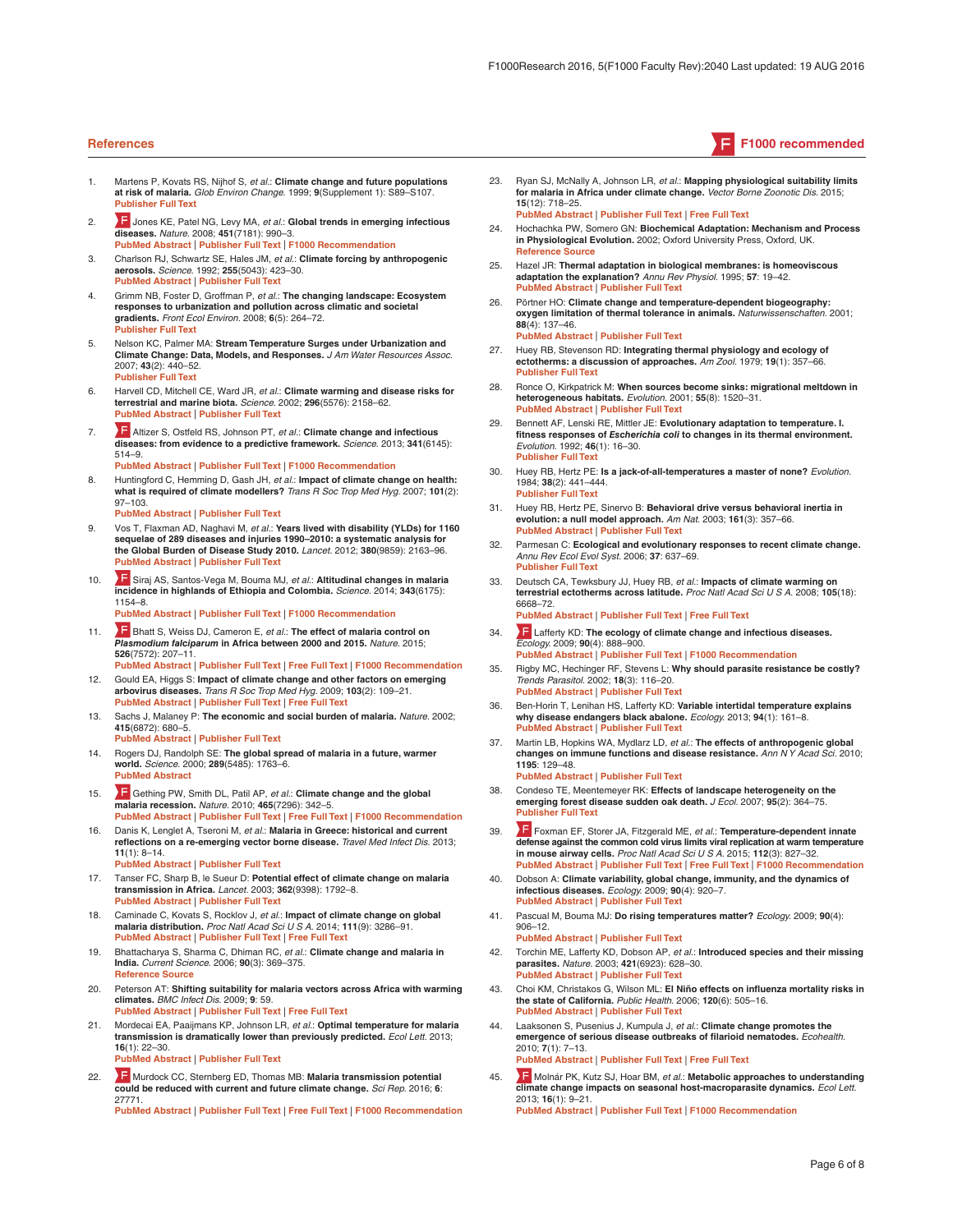- <span id="page-6-0"></span>46. [J](http://f1000.com/prime/1091992)ohnson PT, Chase JM, Dosch KL, *et al.*: **Aquatic eutrophication promotes pathogenic infection in amphibians.** *Proc Natl Acad Sci U S A.* 2007; **104**(40): 15781–6. **[PubMed Abstract](http://www.ncbi.nlm.nih.gov/pubmed/17893332)** | **[Publisher Full Text](http://dx.doi.org/10.1073/pnas.0707763104)** | **[Free Full Text](http://www.ncbi.nlm.nih.gov/pmc/articles/2000446)** | **[F1000 Recommendation](http://f1000.com/prime/1091992)**
- 47. **F** [P](http://f1000.com/prime/718354565)aull SH, Johnson PT: Experimental warming drives a seasonal shift in the **timing of host-parasite dynamics with consequences for disease risk.** *Ecol Lett.* 2014; **17**(4): 445–53. **[PubMed Abstract](http://www.ncbi.nlm.nih.gov/pubmed/24401007)** | **[Publisher Full Text](http://dx.doi.org/10.1111/ele.12244)** | **[F1000 Recommendation](http://f1000.com/prime/718354565)**
- 48. Cairns MA, Ebersole JL, Baker JP, *et al.*: **Influence of summer stream temperatures on black spot infestation of juvenile coho salmon in the Oregon coast range.** *Trans Am Fish Soc.* 2005; **134**(6): 1471–9. **[Publisher Full Text](http://dx.doi.org/10.1577/T04-151.1)**
- 49. Koprivnikar J, Poulin R: **Interspecific and intraspecific variation in cercariae release.** *J Parasitol.* 2009; **95**(1): 14–9. **[PubMed Abstract](http://www.ncbi.nlm.nih.gov/pubmed/19245275)** | **[Publisher Full Text](http://dx.doi.org/10.1645/GE-1582.1)**
- 50. Dawson RD, Hillen KK, Whitworth TL: **Effects of experimental variation in temperature on larval densities of parasitic** *Protocalliphora* **(Diptera: Calliphoridae) in nests of tree swallows (Passeriformes: Hirundinidae).** *Environ Entomol.* 2005; **34**(3): 563–8. **[Publisher Full Text](http://dx.doi.org/10.1603/0046-225X-34.3.563)**
- 51. [P](http://f1000.com/prime/720729889)aaijmans KP, Blanford S, Chan BH, *et al.*: **Warmer temperatures reduce the vectorial capacity of malaria mosquitoes.** *Biol Lett.* 2012; **8**(3): 465–8. **[PubMed Abstract](http://www.ncbi.nlm.nih.gov/pubmed/22188673)** | **[Publisher Full Text](http://dx.doi.org/10.1098/rsbl.2011.1075)** | **[Free Full Text](http://www.ncbi.nlm.nih.gov/pmc/articles/3367745)** | **[F1000 Recommendation](http://f1000.com/prime/720729889)**
- 52. Casimiro E, Calheiros J, Santos FD, *et al.*: **National assessment of human health effects of climate change in Portugal: approach and key findings.** *Environ Health Perspect.* 2006; **114**(12): 1950–6. **[PubMed Abstract](http://www.ncbi.nlm.nih.gov/pubmed/17185290)** | **[Publisher Full Text](http://dx.doi.org/10.1289/ehp.8431)** | **[Free Full Text](http://www.ncbi.nlm.nih.gov/pmc/articles/1764176)**
- 53. Casman E, Fischhoff B, Small M, *et al.*: **Climate change and cryptosporidiosis: a qualitative analysis.** *Climatic Change.* 2001; **50**(1): 219–49. **[Publisher Full Text](http://dx.doi.org/10.1023/A:1010623831501)**
- 54. Verant ML, Boyles JG, Waldrep W Jr, *et al.*: **Temperature-dependent growth of**  *Geomyces destructans***, the fungus that causes bat white-nose syndrome.** *PLoS One.* 2012; **7**(9): e46280. **[PubMed Abstract](http://www.ncbi.nlm.nih.gov/pubmed/23029462)** | **[Publisher Full Text](http://dx.doi.org/10.1371/journal.pone.0046280)** | **[Free Full Text](http://www.ncbi.nlm.nih.gov/pmc/articles/3460873)**
- 55. Kilpatrick AM, Briggs CJ, Daszak P: **The ecology and impact of chytridiomycosis: an emerging disease of amphibians.** *Trends Ecol Evol (Amst).* 2010; **25**(2): 109–18.
	- **[PubMed Abstract](http://www.ncbi.nlm.nih.gov/pubmed/19836101)** | **[Publisher Full Text](http://dx.doi.org/10.1016/j.tree.2009.07.011)**
- 56. Rodder D, Kielgast J, Lotters S: **Future potential distribution of the emerging amphibian chytrid fungus under anthropogenic climate change.** *Dis Aquat Organ.* 2010; **92**(2–3): 201–7. **[PubMed Abstract](http://www.ncbi.nlm.nih.gov/pubmed/21268982)** | **[Publisher Full Text](http://dx.doi.org/10.3354/dao02197)**
- 57. Bally M, Garrabou J: **Thermodependent bacterial pathogens and mass mortalities in temperate benthic communities: A new case of emerging disease linked to climate change.** *Global Change Biol.* 2007; **13**(10): 2078–88. **[Publisher Full Text](http://dx.doi.org/10.1111/j.1365-2486.2007.01423.x)**
- 58. Bruno JF, Selig ER, Casey KS, *et al.*: **Thermal stress and coral cover as drivers of coral disease outbreaks.** *PLoS Biol.* 2007; **5**(6): e124. **[PubMed Abstract](http://www.ncbi.nlm.nih.gov/pubmed/17488183)** | **[Publisher Full Text](http://dx.doi.org/10.1371/journal.pbio.0050124)** | **[Free Full Text](http://www.ncbi.nlm.nih.gov/pmc/articles/1865563)**
- 59. Bates AE, Hilton BJ, Harley CD: **Effects of temperature, season and locality on wasting disease in the keystone predatory sea star** *Pisaster ochraceus***.** *Dis Aquat Organ.* 2009; **86**(3): 245–51. **[PubMed Abstract](http://www.ncbi.nlm.nih.gov/pubmed/20066959)** | **[Publisher Full Text](http://dx.doi.org/10.3354/dao02125)**
- 60. Eisenlord ME, Groner ML, Yoshioka RM, *et al.*: **Ochre star mortality during the 2014 wasting disease epizootic: role of population size structure and temperature.** *Philos Trans R Soc Lond B Biol Sci.* 2016; **371**(1689): pii: 20150212. **[PubMed Abstract](http://www.ncbi.nlm.nih.gov/pubmed/26880844)** | **[Publisher Full Text](http://dx.doi.org/10.1098/rstb.2015.0212)** | **[Free Full Text](http://www.ncbi.nlm.nih.gov/pmc/articles/4760142)**
- 61. Lafferty KD, Kuris AM: **Mass mortality of abalone** *Haliotis cracherodii* **or the California Channel Islands: Tests of epidemiological hypothesis.** *Mar Ecol Prog Ser.* 1993; **96**: 239–48. **[Publisher Full Text](http://dx.doi.org/10.3354/meps096239)**
- 62. Vilchis LI, Tegner MJ, Moore JD, *et al.*: **Ocean warming effects on growth, reproduction, and survivorship of southern california abalone.** *Ecological Applications.* 2005; **15**(2): 469–80. **[Publisher Full Text](http://dx.doi.org/10.1890/03-5326)**
- 63. Lafferty KD, Holt RD: **How should environmental stress affect the population dynamics of disease?** *Ecol Lett.* 2003; **6**(7): 654–64. **[Publisher Full Text](http://dx.doi.org/10.1046/j.1461-0248.2003.00480.x)**
- 64. Lafferty KD: **Fishing for lobsters indirectly increases epidemics in sea urchins.** *Ecological Applications.* 2004; **14**(5): 1566–73. **[Publisher Full Text](http://dx.doi.org/10.1890/03-5088)**
- 65. Ward JR, Lafferty KD: **The elusive baseline of marine disease: are diseases in ocean ecosystems increasing?** *PLoS Biol.* 2004; **2**(4): E120. **[PubMed Abstract](http://www.ncbi.nlm.nih.gov/pubmed/15094816)** | **[Publisher Full Text](http://dx.doi.org/10.1371/journal.pbio.0020120)** | **[Free Full Text](http://www.ncbi.nlm.nih.gov/pmc/articles/387283)**
- 66. Myers RA, Worm B: **Rapid worldwide depletion of predatory fish communities.** *Nature.* 2003; **423**(6937): 280–3. **[PubMed Abstract](http://www.ncbi.nlm.nih.gov/pubmed/12748640)** | **[Publisher Full Text](http://dx.doi.org/10.1038/nature01610)**
- 67. Béguin A, Hales S, Rocklöv J, *et al.*: **The opposing effects of climate change and socio-economic development on the global distribution of malaria.** *Global Environmental Change.* 2011; **21**(4): 1209–14. **[Publisher Full Text](http://dx.doi.org/10.1016/j.gloenvcha.2011.06.001)**
- 68. Bonds MH, Keenan DC, Rohani P, *et al.*: **Poverty trap formed by the ecology of infectious diseases.** *Proc Biol Sci.* 2010; **277**(1685): 1185–92. **[PubMed Abstract](http://www.ncbi.nlm.nih.gov/pubmed/20007179)** | **[Publisher Full Text](http://dx.doi.org/10.1098/rspb.2009.1778)** | **[Free Full Text](http://www.ncbi.nlm.nih.gov/pmc/articles/2842808)**
- 69. Hay SI, Guerra CA, Gething PW, *et al.*: **A world malaria map:** *Plasmodium falciparum* **endemicity in 2007.** *PLoS Med.* 2009; **6**(3): e1000048. **[PubMed Abstract](http://www.ncbi.nlm.nih.gov/pubmed/19323591)** | **[Publisher Full Text](http://dx.doi.org/10.1371/journal.pmed.1000048)** | **[Free Full Text](http://www.ncbi.nlm.nih.gov/pmc/articles/2659708)**
- 70. Wood CL, Lafferty KD, DeLeo G, *et al.*: **Does biodiversity protect humans against infectious disease?** *Ecology.* 2014; **95**(4): 817–32. **[PubMed Abstract](http://www.ncbi.nlm.nih.gov/pubmed/24933803)** | **[Publisher Full Text](http://dx.doi.org/10.1890/13-1041.1)**
- 71. [W](http://f1000.com/prime/725777061)esolowski A, Qureshi T, Boni MF, *et al.*: **Impact of human mobility on the emergence of dengue epidemics in Pakistan**. *Proc Natl Acad Sci U S A.* 2015; **112**(38): 11887–92. **[PubMed Abstract](http://www.ncbi.nlm.nih.gov/pubmed/26351662)** | **[Publisher Full Text](http://dx.doi.org/10.1073/pnas.1504964112)** | **[Free Full Text](http://www.ncbi.nlm.nih.gov/pmc/articles/4586847)** | **[F1000 Recommendation](http://f1000.com/prime/725777061)**
- 72. Gilles J: **In Zika Epidemic, a Warning on Climate Change.** In New York Times. 2016: New York. **[Reference Source](http://www.nytimes.com/2016/02/21/world/americas/in-zika-epidemic-a-warning-on-climate-change.html?_r=0)**
- 73. Patz JA, Campbell-Lendrum D, Holloway T, *et al.*: **Impact of regional climate change on human health.** *Nature.* 2005; **438**(7066): 310–7. **[PubMed Abstract](http://www.ncbi.nlm.nih.gov/pubmed/16292302)** | **[Publisher Full Text](http://dx.doi.org/10.1038/nature04188)**
- 74. Diaz HF, McCabe GJ: **A possible connection between the 1878 yellow fever epidemic in the southern United States and the 1877–78 El Niño episode.** *Bull Amer Meteor Soc.* 1999; **80**(1): 21–7. **[Publisher Full Text](http://dx.doi.org/10.1175/1520-0477(1999)080<0021:APCBTY>2.0.CO;2)**
- 75. [P](http://f1000.com/prime/726161435)az S, Semenza JC: **El Niño and climate change--contributing factors in the dispersal of Zika virus in the Americas?** *Lancet.* 2016; **387**(10020): 745. **[PubMed Abstract](http://www.ncbi.nlm.nih.gov/pubmed/26850984)** | **[Publisher Full Text](http://dx.doi.org/10.1016/S0140-6736(16)00256-7)** | **[F1000 Recommendation](http://f1000.com/prime/726161435)**
- 76. **The [M](http://f1000.com/prime/718442726)usso D, Nilles EJ, Cao-Lormeau VM: Rapid spread of emerging Zika virus<br><b>in the Pacific area.** *Clin Microbiol Infect.* 2014; 20(10): O595–6. **[PubMed Abstract](http://www.ncbi.nlm.nih.gov/pubmed/24909208)** | **[Publisher Full Text](http://dx.doi.org/10.1111/1469-0691.12707)** | **[F1000 Recommendation](http://f1000.com/prime/718442726)**
- 77. **F** [B](http://f1000.com/prime/722854759)artel RA, Oberhauser KS, De Roode JC, *et al.*: Monarch butterfly migration **and parasite transmission in eastern North America.** *Ecology.* 2011; **92**(2): 342–51. **[PubMed Abstract](http://www.ncbi.nlm.nih.gov/pubmed/21618914) | [Publisher Full Text](http://dx.doi.org/10.1890/10-0489.1) | [F1000 Recommendation](http://f1000.com/prime/722854759)**
- 78. Afrane YA, Zhou G, Lawson BW, *et al.*: **Effects of microclimatic changes caused by deforestation on the survivorship and reproductive fitness of** *Anopheles gambiae* **in western Kenya highlands.** *Am J Trop Med Hyg.* 2006; **74**(5): 772–8. **[PubMed Abstract](http://www.ncbi.nlm.nih.gov/pubmed/16687679)**
- 79. Møller AP, Merino S, Soler JJ, *et al.*: **Assessing the effects of climate on host-parasite interactions: a comparative study of European birds and their parasites.** *PLoS One.* 2013; **8**(12): e82886. **[PubMed Abstract](http://www.ncbi.nlm.nih.gov/pubmed/24391725)** | **[Publisher Full Text](http://dx.doi.org/10.1371/journal.pone.0082886)** | **[Free Full Text](http://www.ncbi.nlm.nih.gov/pmc/articles/3876993)**
- 80. Hudson PJ, Cattadori IM, Boag B, *et al.*: **Climate disruption and parasite-host dynamics: patterns and processes associated with warming and the frequency of extreme climatic events.** *J Helminthol.* 2006; **80**(2): 175–82. **[PubMed Abstract](http://www.ncbi.nlm.nih.gov/pubmed/16768860)** | **[Publisher Full Text](http://dx.doi.org/10.1079/JOH2006357)**
- 81. Karvonen A, Rintamaki P, Jokela J, *et al.*: **Increasing water temperature and disease risks in aquatic systems: climate change increases the risk of some, but not all, diseases.** *Int J Parasitol.* 2010; **40**(13): 1483–8. **[PubMed Abstract](http://www.ncbi.nlm.nih.gov/pubmed/20580904)** | **[Publisher Full Text](http://dx.doi.org/10.1016/j.ijpara.2010.04.015)**
- 82. Lafferty KD: **Calling for an ecological approach to studying climate change and infectious diseases.** *Ecology.* 2009; **90**(4): 932–3. **[PubMed Abstract](http://www.ncbi.nlm.nih.gov/pubmed/19449688)** | **[Publisher Full Text](http://dx.doi.org/10.1890/08-1767.1)**
- 83. Parham PE, Waldock J, Christophides GK, *et al.*: **Climate, environmental and socio-economic change: weighing up the balance in vector-borne disease transmission.** *Philos Trans R Soc Lond B Biol Sci.* 2015; **370**(1665): pii: 20130551. **[PubMed Abstract](http://www.ncbi.nlm.nih.gov/pubmed/25688012)** | **[Publisher Full Text](http://dx.doi.org/10.1098/rstb.2013.0551)** | **[Free Full Text](http://www.ncbi.nlm.nih.gov/pmc/articles/4342957)**
- 84. Rohr JR, Dobson AP, Johnson PT, *et al.*: **Frontiers in climate change-disease research.** *Trends Ecol Evol.* 2011; **26**(6): 270–7. **[PubMed Abstract](http://www.ncbi.nlm.nih.gov/pubmed/21481487)** | **[Publisher Full Text](http://dx.doi.org/10.1016/j.tree.2011.03.002)** | **[Free Full Text](http://www.ncbi.nlm.nih.gov/pmc/articles/3374867)**